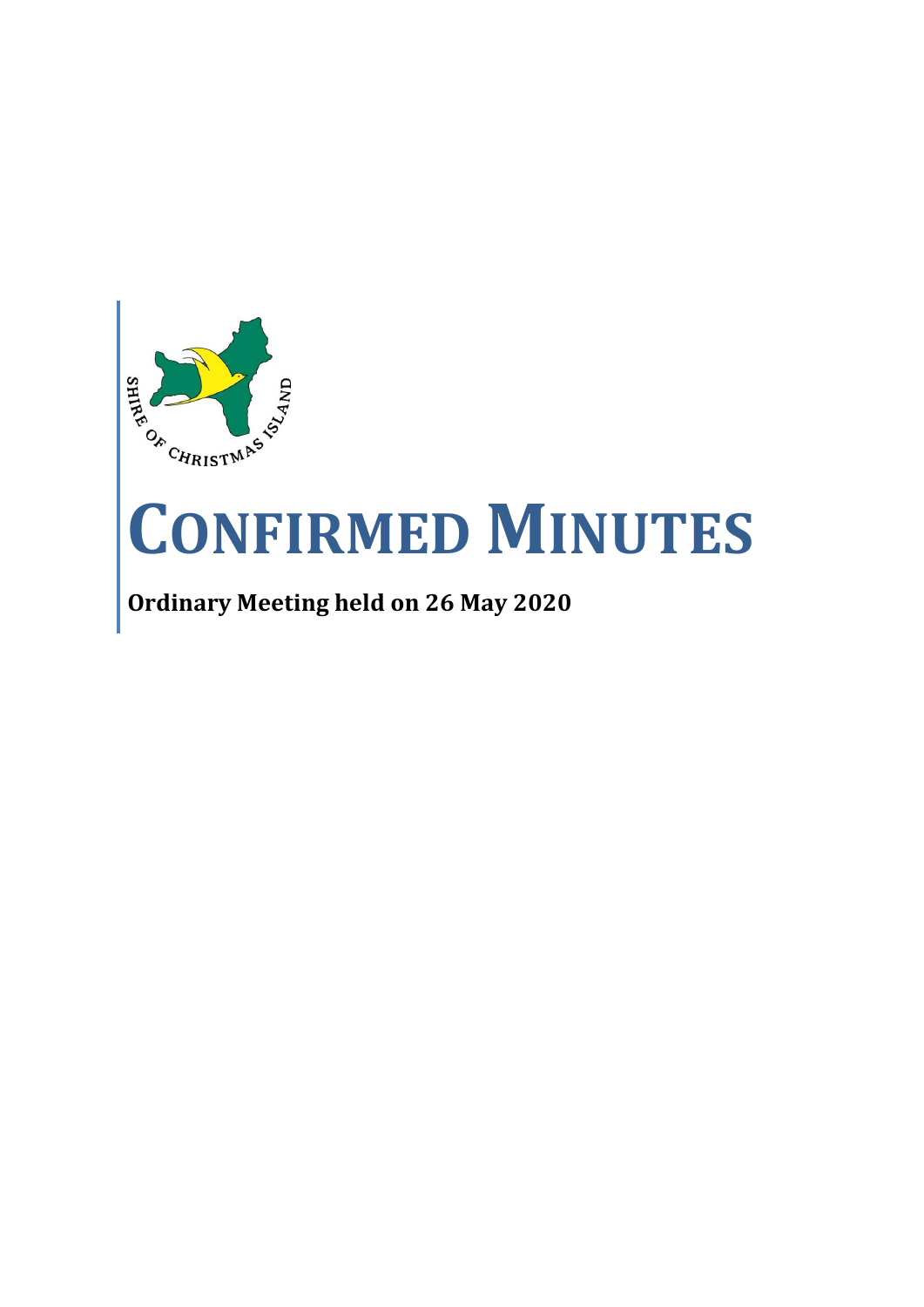

#### **SHIRE OF CHRISTMAS ISLAND MEETING MINUTES CERTIFICATION**

#### **Minutes of the Ordinary meeting of the Shire of Christmas Island Council held by teleconference at 7.00pm on Tuesday 26 May 2020**

### **TABLE OF CONTENTS**

| <b>Agenda</b><br>No. | <b>Item</b>                                                                                                                                                                                                                                  | Page           |  |  |  |  |  |  |
|----------------------|----------------------------------------------------------------------------------------------------------------------------------------------------------------------------------------------------------------------------------------------|----------------|--|--|--|--|--|--|
|                      | <b>DECLARATION OF OPENING/ANNOUNCEMENT OF VISITORS</b>                                                                                                                                                                                       | $\mathbf{1}$   |  |  |  |  |  |  |
| $\mathbf{1}$         | 1.1<br>SHIRE PRESIDENT DECLARED THE MEETING OPEN AT 7.05PM                                                                                                                                                                                   |                |  |  |  |  |  |  |
|                      | RECORD OF ATTENDANCES/APOLOGIES/LEAVE OF ABSENCE GRANTED/DECLARATION OF<br><b>FINANCIAL/PROXIMITY &amp; IMPARTIALITY INTERESTS</b>                                                                                                           |                |  |  |  |  |  |  |
|                      | 2.1<br><b>RECORD OF ATTENDANCE</b>                                                                                                                                                                                                           | 1              |  |  |  |  |  |  |
| $\overline{2}$       | 2.2<br><b>LEAVE OF ABSENCE</b>                                                                                                                                                                                                               |                |  |  |  |  |  |  |
|                      | 2.3<br>APOLOGY                                                                                                                                                                                                                               |                |  |  |  |  |  |  |
|                      | 2.4<br>DECLARATION OF FINANCIAL/IMPARTIALITY/PROXIMITY INTEREST                                                                                                                                                                              |                |  |  |  |  |  |  |
| 3                    | <b>RESPONSE TO PREVIOUS PUBLIC QUESTION TAKEN ON NOTICE</b>                                                                                                                                                                                  | $\mathbf{1}$   |  |  |  |  |  |  |
| 4                    | <b>PUBLIC QUESTION TIME</b>                                                                                                                                                                                                                  | $\mathbf{1}$   |  |  |  |  |  |  |
| 5                    | <b>APPLICATION FOR LEAVE OF ABSENCE</b>                                                                                                                                                                                                      | $\overline{2}$ |  |  |  |  |  |  |
| 6                    | PETITIONS/DEPUTATIONS/PRESENTATIONS                                                                                                                                                                                                          | $\overline{2}$ |  |  |  |  |  |  |
| 7                    | CONFIRMATION OF MINUTES OF PREVIOUS MEETING(S)/BUSINESS ARISING FROM<br><b>PREVIOUS MEETINGS</b><br>MINUTES OF ORDINARY COUNCIL MEETING HELD ON 28 APRIL 2020<br>7.1<br>7.2<br><b>BUSINESS ARISING FROM THE MINUTES OF PREVIOUS MEETINGS</b> | $\overline{2}$ |  |  |  |  |  |  |
| 8                    | ANNOUNCEMENTS BY THE PRESIDING MEMBER WITHOUT DISCUSSION                                                                                                                                                                                     | 2              |  |  |  |  |  |  |
| 9                    | <b>COMMITTEE REPORTS</b>                                                                                                                                                                                                                     | $\overline{2}$ |  |  |  |  |  |  |
| 10                   | <b>OFFICER REPORTS</b>                                                                                                                                                                                                                       |                |  |  |  |  |  |  |
| 10.1                 | <b>CHIEF EXECUTIVE OFFICER</b>                                                                                                                                                                                                               |                |  |  |  |  |  |  |
|                      | 10.1.1 RATES, FEES & CHARGES 2020/21                                                                                                                                                                                                         | $\overline{2}$ |  |  |  |  |  |  |
|                      | 10.1.2 SETTLEMENT CINEMA MASTERPLAN HERITAGE SELF-ASSESSMENT DRAFT<br><b>REPORT</b>                                                                                                                                                          |                |  |  |  |  |  |  |
|                      | <b>MANAGER FINANCE AND IT</b>                                                                                                                                                                                                                |                |  |  |  |  |  |  |
| 10.2                 | 10.2.1 SCHEDULE OF ACCOUNTS - APRIL 2020<br>10.2.2 FINANCIAL STATEMENTS - APRIL 2020<br>10.2.3 DEBTS WRITE OFF                                                                                                                               | 3              |  |  |  |  |  |  |
| 10.3                 | <b>MANAGER COMMUNITY/RECREATION SERVICES &amp; TRAINING</b>                                                                                                                                                                                  | 3              |  |  |  |  |  |  |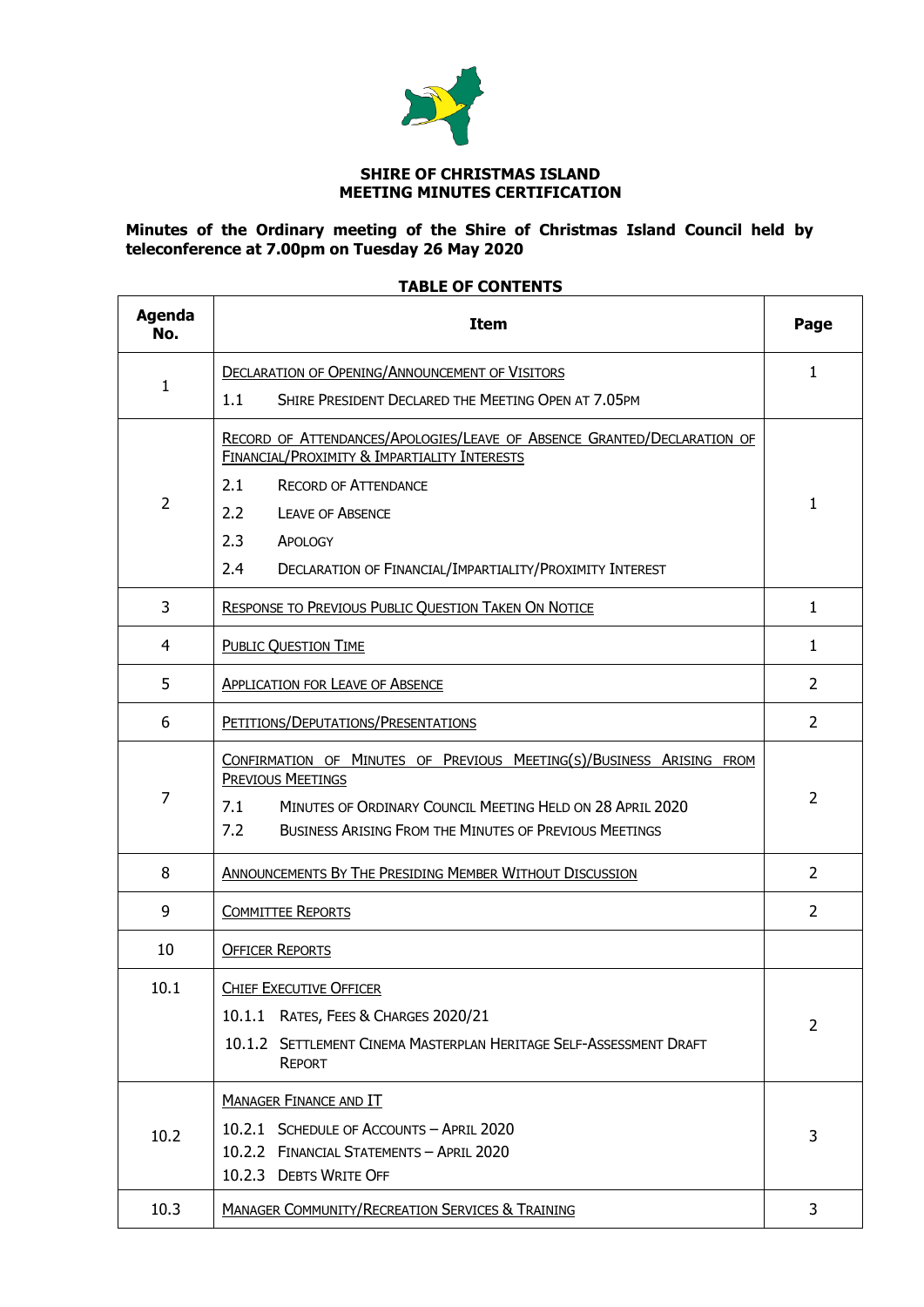| 10.4 | <b>MANAGER WORK, SERVICES &amp; WASTE</b><br>10.4.1 AGGREGATE PURCHASE<br>10.4.2 SALE OF SURPLUS    | 3 |
|------|-----------------------------------------------------------------------------------------------------|---|
| 10.5 | <b>MANAGER GOVERNANCE, RESEARCH, POLICY AND GRANTS</b><br>10.5.1 COVID 19 FINANCIAL HARDSHIP POLICY | 4 |
| 11   | ELECTED MEMBERS MOTIONS OF WHICH PREVIOUS NOTICE HAS BEEN GIVEN                                     | 4 |
| 12   | NEW BUSINESS OF AN URGENT NATURE INTRODUCED BY DECISION OF THE MEETING                              | 4 |
| 13   | <b>BEHIND CLOSED DOORS</b>                                                                          | 4 |
| 14   | <b>CLOSURE OF MEETING</b><br>THE SHIRE PRESIDENT CLOSED THE MEETING AT 8.00PM                       | 4 |
| 15   | DATE OF NEXT MEETING: 23 JUNE 2020                                                                  | 4 |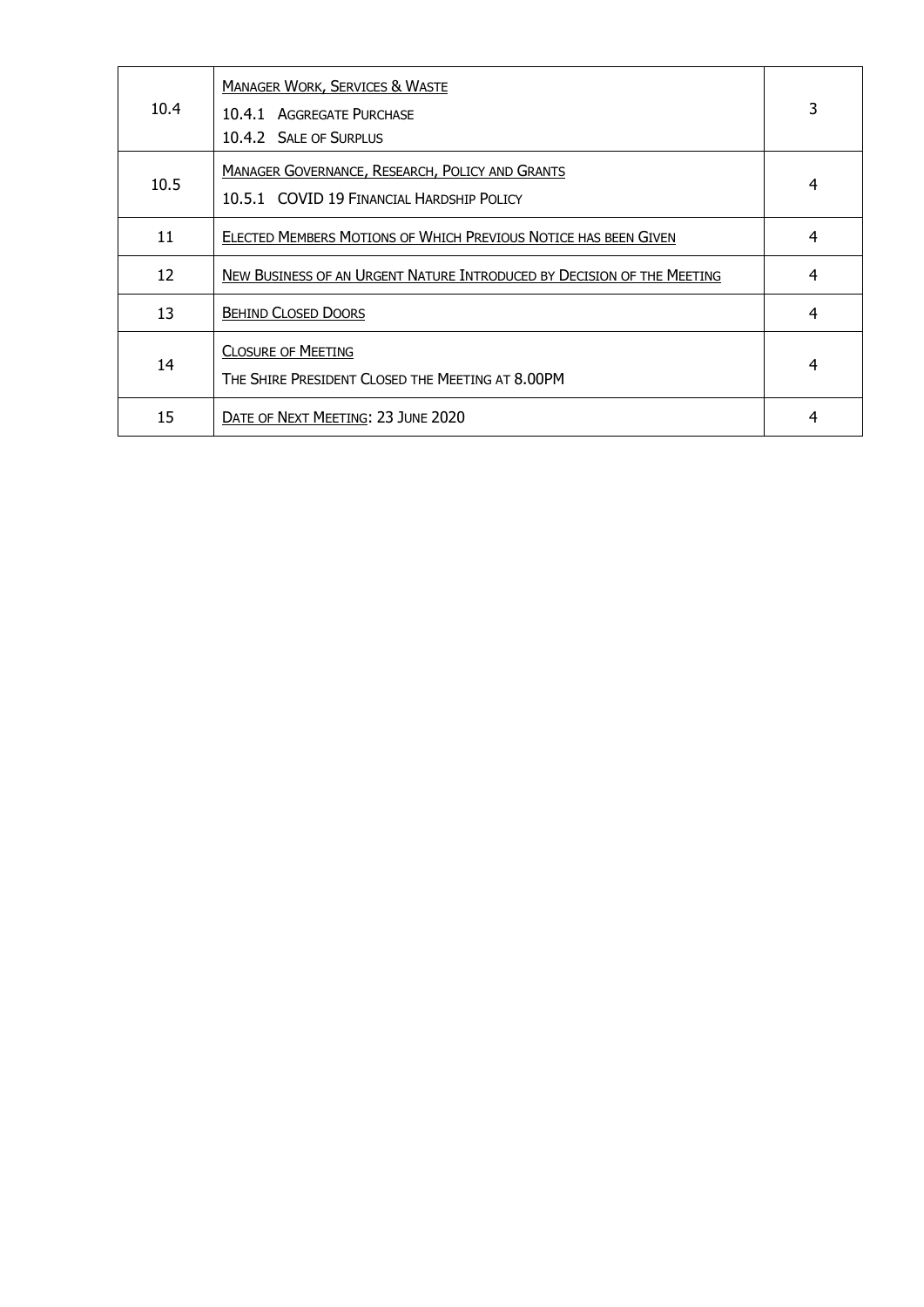

#### **CONFIRMED MINUTES**

**Ordinary Meeting of the Shire of Christmas Island held at the George Fam Chambers at 7.00pm on Tuesday 26 May 2020**

#### <span id="page-3-0"></span>**1 DECLARATION OF OPENING/ANNOUNCEMENT OF VISITORS**

1.1 The Shire President declared the meeting open at 7.05pm.

#### <span id="page-3-1"></span>**2 RECORD OF ATTENDANCE/APOLOGIES/LEAVE OF ABSENCE/ DECLARATIONS OF FINANCIAL INTEREST**

2.1 Record of Attendance Councillors Cr Philip **WOO**

Shire President Cr Gordon **THOMSON** Cr Kelvin Kok Bin **LEE** Cr Hafiz **MASLI** Cr Morgan Boon Hwa **SOH** Cr Azmi **YON** Cr Vincent Cheng-Siew **SAW**

| <b>Chief Executive Officer</b>                             | David <b>PRICE</b> |
|------------------------------------------------------------|--------------------|
| Manager Finance and Admin                                  | So Hon GAN         |
| Manager Research, Policy, Governance & Grants/Minute Taker | Chris <b>SU</b>    |

#### 2.2 **Leave of Absence**

Deputy President Cr Kee Heng **FOO**

#### 2.3 **Apologies**

Manager of Works and Services **Graeme HEDDITCH** Manager of Community, Recreation Services and Training Oliver **LINES** Councillor Cr Farzian **ZAINAL**

#### 2.4 **Declarations of Financial/Impartiality/Proximity Interest**

2.4.1 Cr **MASLI** and Cr **YON** declared an Impartiality Interest at 7.40pm at item 12.2 of the Agenda as both are committee members of the Malay Association of Christmas Island, that item 12.2 pertains to. They left the room after declaration and returned at 7.59pm.

#### <span id="page-3-2"></span>**3 RESPONSE TO PREVIOUS PUBLIC QUESTIONS TAKEN ON NOTICE**

#### <span id="page-3-3"></span>**4 PUBLIC QUESTION TIME**

4.1 Cr **YON** raised concern from residents regarding the prices of fuel, gas and power on island. Residents queried why the price of fuel is staying unchanged despite movements down in fuel prices on the mainland because of falling international oil prices. Cr **YON** stated that as electricity is generated on island from diesel that higher diesel prices would translate into high electricity costs.

President **THOMSON** informed the council that a petition regarding the matter was being presented around the island at the moment. President **THOMSON** recalled previous Australian Consumer and Competition Commission (ACCC) responses to the matter which stated that operators in the private sector could charge what prices they essentially wanted.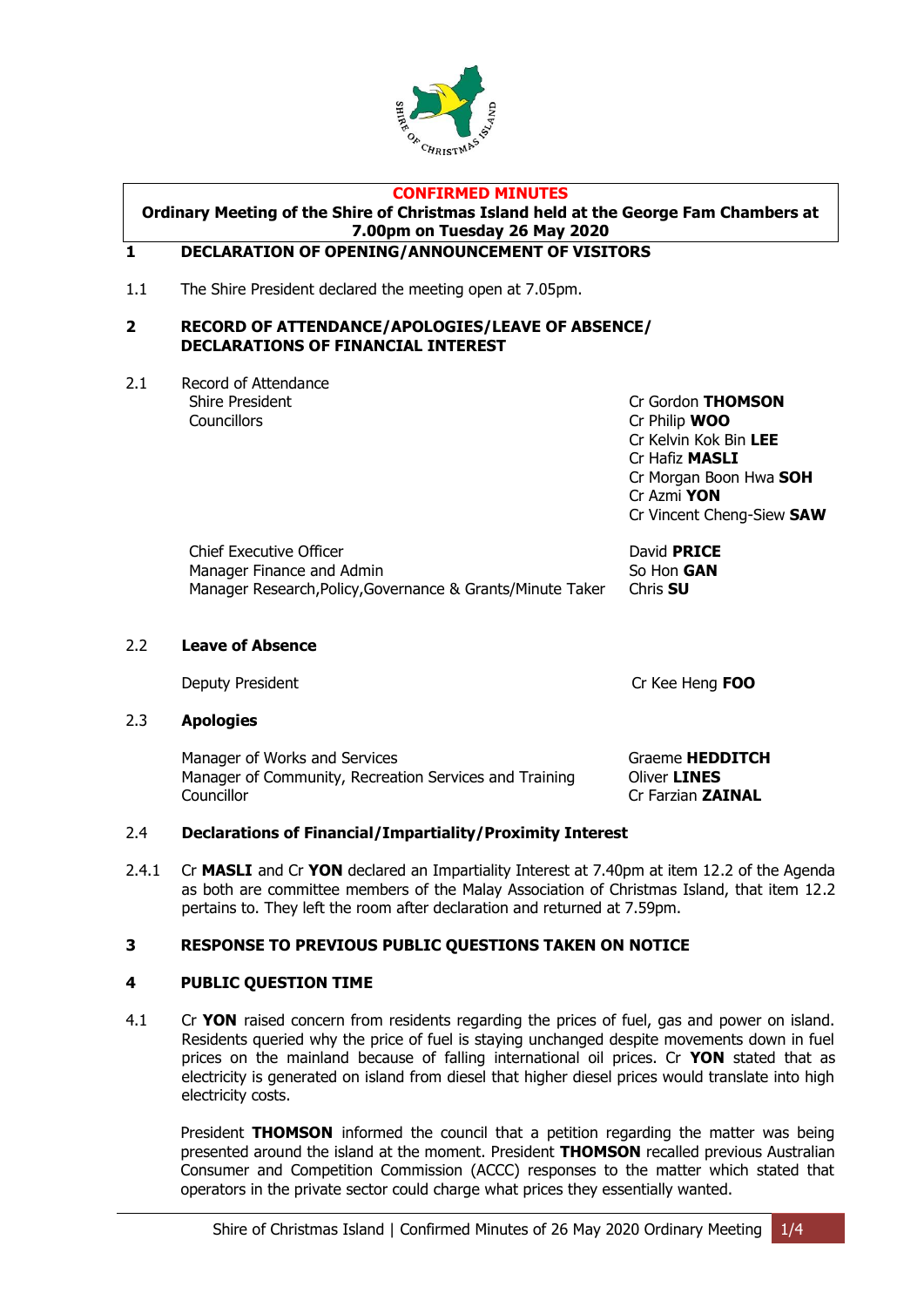The petition on the matter in the community is addressed to the Parliament, President **THOMSON** advised that it would be presented to Parliament by the community petition organiser upon completion.

Manager for Governance, Research, Policy and Grants Chris **SU** updated Council on a proposed 'Fuel Watch IOTs' column in the Islander, to document fuel prices on West Island, Cocos and Settlement, Christmas Island noting that the petrol prices on West Island had been falling in previous recent months.

4.2 Cr Vincent **SAW** asked for an update on how many persons can be inside an establishment under present COVID restrictions? President THOMSON advised that it has been raised to 20 persons indoors, with requirements for social distancing for all persons.

#### <span id="page-4-0"></span>**5 APPLICATIONS FOR LEAVE OF ABSENCE**

| <b>Council Resolution</b>                                                     |                         |          |       |
|-------------------------------------------------------------------------------|-------------------------|----------|-------|
| <b>Moved: Cr YON</b>                                                          | <b>Seconded: Cr LEE</b> | Res. No: | 41/20 |
| That Council accept the application for leave of absence from Cr FOO Kee Heng |                         |          |       |
| <b>Carried:</b><br>7/0                                                        |                         |          |       |
| PETITIONS/DEPUTATIONS/PRESENTATIONS<br>6                                      |                         |          |       |

#### <span id="page-4-2"></span><span id="page-4-1"></span>**7 CONFIRMATION OF MINUTES OF PREVIOUS MEETINGS/BUSINESS ARISING FROM THE MINUTES OF PREVIOUS MEETINGS**

#### **7.1 Minutes of Ordinary Council Meeting held on 28 April 2020** Members considered the unconfirmed minutes.

| <b>Council Resolution</b>                                                        |     |                         |          |       |  |  |  |
|----------------------------------------------------------------------------------|-----|-------------------------|----------|-------|--|--|--|
| <b>Moved: Cr MASLI</b>                                                           |     | <b>Seconded: Cr SAW</b> | Res. No: | 42/20 |  |  |  |
| That Council adopt the unconfirmed minutes of the 28 April 2020 Council Meeting. |     |                         |          |       |  |  |  |
| <b>Carried:</b>                                                                  | 7/0 |                         |          |       |  |  |  |

#### **7.2 Business Arising from the Minutes of Previous Meetings**

#### <span id="page-4-3"></span>**8 ANNOUNCEMENTS BY PRESIDING MEMBER WITHOUT DISCUSSION**

8.1 President **THOMSON** acknowledges that it is the Hari Raya festival and wished greetings to Council on this occasion.

President **THOMSON** also put to the Council that today the 26<sup>th</sup> May is the 23<sup>rd</sup> anniversary of National Sorry Day stating that it was a significant day in the Rudd Government when an apology to first nations people was made by the Prime Minister. President **THOMSON** notes the growing support in the nation in support of National Sorry Day and the National Reconciliation Week it is commences stating Shire of Christmas Island support for the same.

#### <span id="page-4-4"></span>**9 REPORTS OF COMMITTEES**

#### **10 REPORTS OF OFFICERS**

#### <span id="page-4-5"></span>10.1 **Chief Executive Officer**

10.1.1 Rates, Fees & Charges 2020/21

#### **Council Resolution**

| <b>Moved: Cr YON</b> |  |  |  |  | <b>Seconded: Cr WOO</b> |  |  |  |  | Res. No: |  | 43/20 |  |         |  |  |  |  |  |  |
|----------------------|--|--|--|--|-------------------------|--|--|--|--|----------|--|-------|--|---------|--|--|--|--|--|--|
|                      |  |  |  |  |                         |  |  |  |  |          |  |       |  | ------- |  |  |  |  |  |  |

1. Council adopts the rates, fees and charges for financial year 2020/21 as listed in the attachment.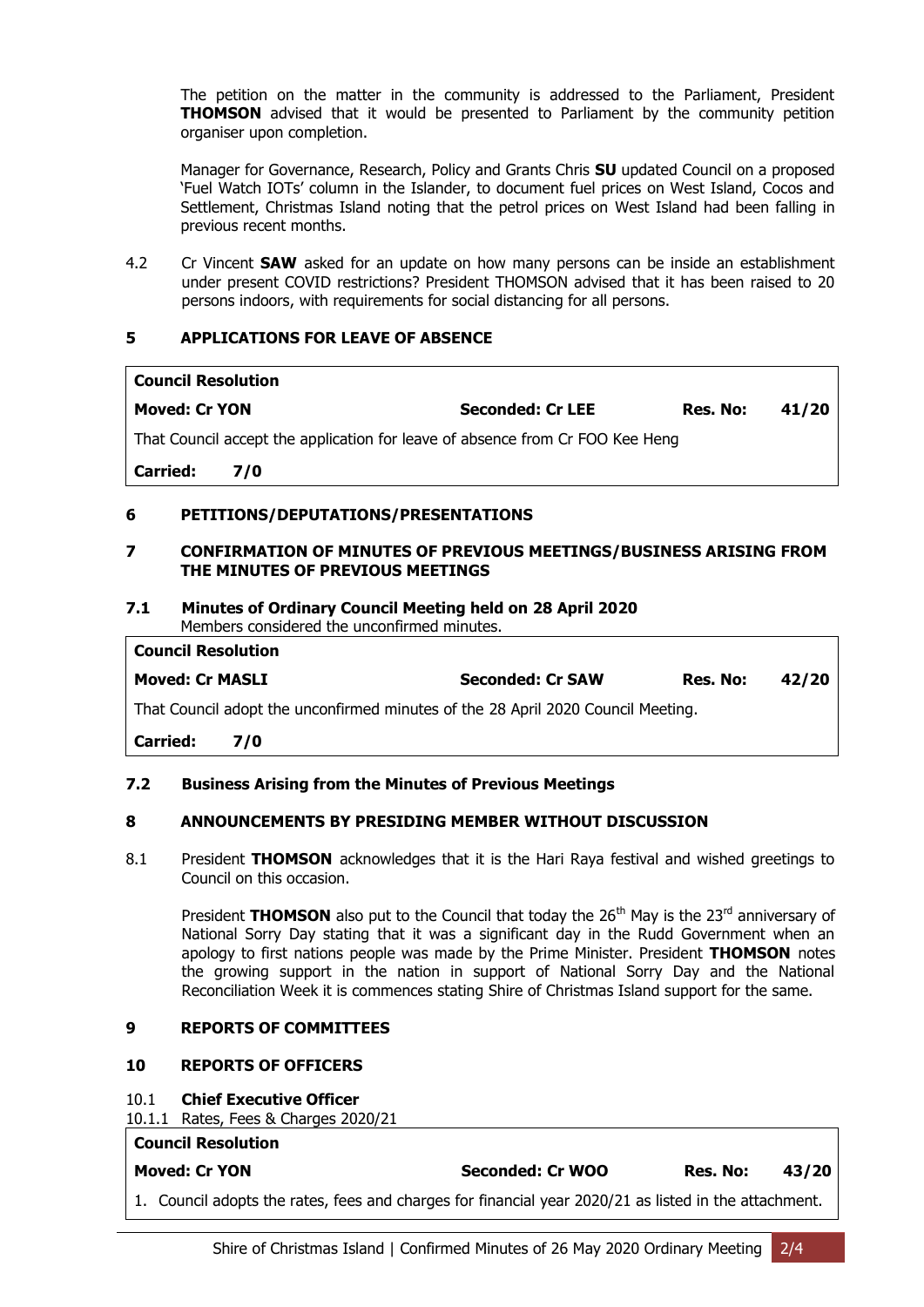- 2. All rates, fees and charges to apply from 1 July 2020.
- 3. The Internal rate will apply to any work carried out for the Commonwealth within the Road Funding Agreement.

#### **Carried: 7/0**

10.1.2 Settlement Cinema Masterplan Heritage Self-Assessment Draft Report

| <b>Council Resolution</b>                                                                                                                                                                                                                      |                         |          |       |
|------------------------------------------------------------------------------------------------------------------------------------------------------------------------------------------------------------------------------------------------|-------------------------|----------|-------|
| <b>Moved: Cr YON</b>                                                                                                                                                                                                                           | <b>Seconded: Cr SOH</b> | Res. No: | 44/20 |
| Council to submit the Settlement Cinema Masterplan Heritage Self-Assessment May 2020 draft<br>report to the Director IOT Administration for comments and ultimate transmission to the Department<br>of Agriculture, Water and the Environment. |                         |          |       |
| <b>Carried:</b><br>7/0                                                                                                                                                                                                                         |                         |          |       |

<span id="page-5-0"></span>

| 10.2                      | <b>Manager Finance &amp; Administration</b>                                           |                         |          |       |  |  |  |  |  |
|---------------------------|---------------------------------------------------------------------------------------|-------------------------|----------|-------|--|--|--|--|--|
|                           | 10.2.1 Schedule of Accounts - April 2020                                              |                         |          |       |  |  |  |  |  |
| <b>Council Resolution</b> |                                                                                       |                         |          |       |  |  |  |  |  |
|                           | Moved: Cr SOH                                                                         | <b>Seconded: Cr LEE</b> | Res. No: | 45/20 |  |  |  |  |  |
|                           | That Council approves the expenditure as presented in April 2020 Schedule of Accounts |                         |          |       |  |  |  |  |  |
| <b>Carried:</b>           | 7/0                                                                                   |                         |          |       |  |  |  |  |  |

#### 10.2.2 Financial Statements - April 2020

| <b>Council Resolution</b> |                                                                                      |                           |          |       |  |  |  |  |  |  |
|---------------------------|--------------------------------------------------------------------------------------|---------------------------|----------|-------|--|--|--|--|--|--|
| Moved: Cr LEE             |                                                                                      | <b>Seconded: Cr MASLI</b> | Res. No: | 46/20 |  |  |  |  |  |  |
|                           | That Council receives the Financial Statements of April 2020 for the Municipal Fund. |                           |          |       |  |  |  |  |  |  |
| <b>Carried:</b>           | 7/0                                                                                  |                           |          |       |  |  |  |  |  |  |

#### 10.2.3 Debts Write Off

| <b>Council Resolution</b> |     |          |                                                                                                   |          |       |
|---------------------------|-----|----------|---------------------------------------------------------------------------------------------------|----------|-------|
| <b>Moved: Cr LEE</b>      |     |          | <b>Seconded: Cr SAW</b>                                                                           | Res. No: | 47/20 |
|                           |     |          | That Council delegates authority to the Chief Executive Officer to write off following old debts: |          |       |
| Invoice $#18236$          |     | \$480.00 |                                                                                                   |          |       |
| Invoice $#18337$          |     | \$480.00 |                                                                                                   |          |       |
| Invoice $#18499$          |     | \$385.02 |                                                                                                   |          |       |
| Invoice $\#18518$         |     | \$223.00 |                                                                                                   |          |       |
| <b>Carried:</b>           | 7/0 |          |                                                                                                   |          |       |

#### <span id="page-5-1"></span>10.3 **Manager Community/Recreation Services & Training**

#### <span id="page-5-2"></span>10.4 **Manager Works, Services & Waste**

<span id="page-5-3"></span>

| 10.4.1 Aggregate Purchase                                                                                                                                        |                  |          |       |
|------------------------------------------------------------------------------------------------------------------------------------------------------------------|------------------|----------|-------|
| <b>Council Resolution</b>                                                                                                                                        |                  |          |       |
| <b>Moved: Cr YON</b>                                                                                                                                             | Seconded: Cr WOO | Res. No: | 48/20 |
| <b>That Council</b><br>Accepts the Tender from Evercrown Group Pty Ltd for \$574,100.<br>The Supply and Delivery of 1780 cubic metres of 10mm and 7mm Aggregate. |                  |          |       |
| <b>Carried:</b><br>7/0                                                                                                                                           |                  |          |       |